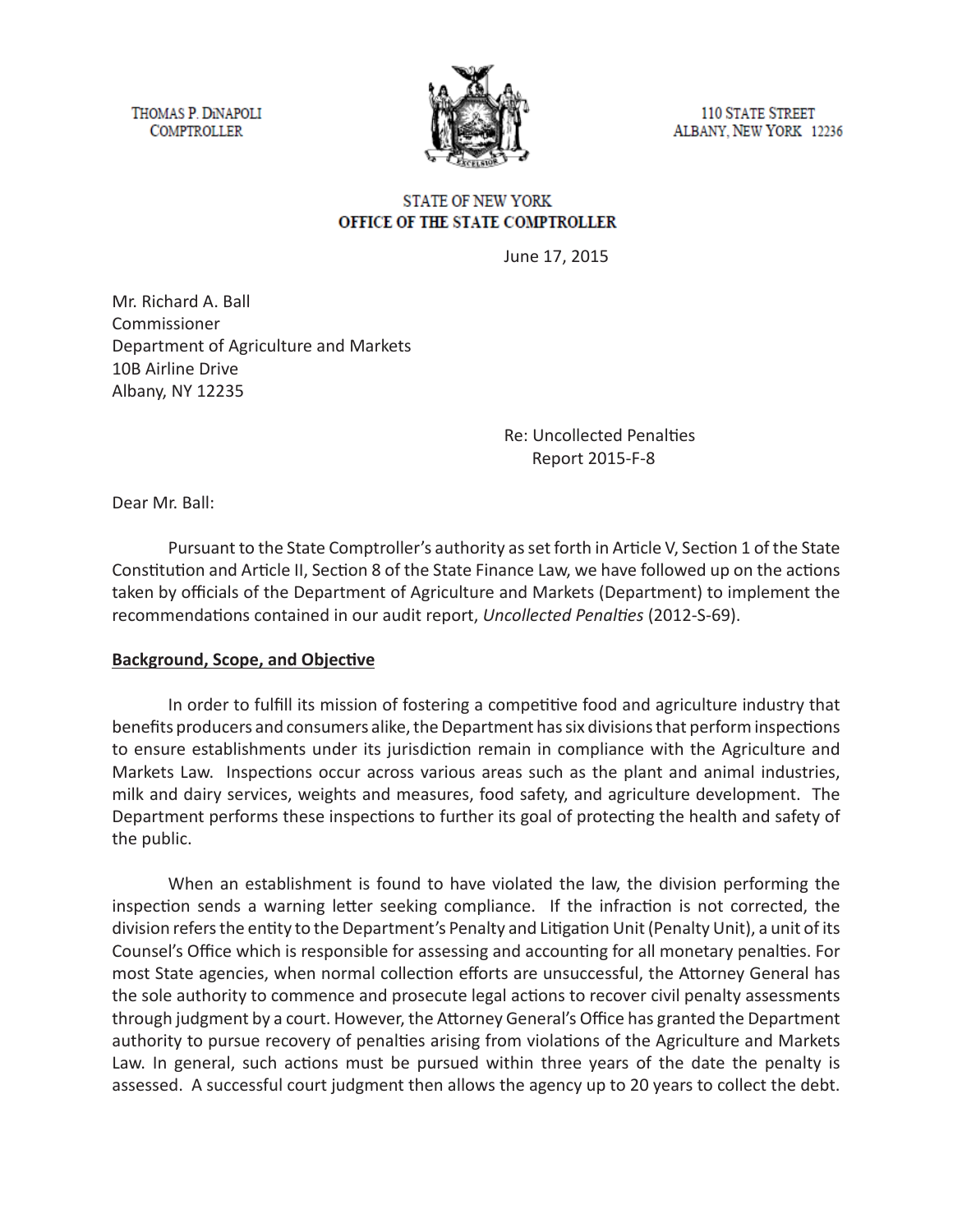Between August 1, 2013 and April 30, 2015, the Department assessed 7,638 penalties totaling more than \$5.5 million. Of those assessed, the Department waived or reduced penalties totaling \$587,570 and collected payments totaling approximately \$3 million. The Department also had \$1.9 million in outstanding penalties, including penalties assessed within the past 30 days that have not passed their due date.

Our initial report was issued on July 31, 2013 and covered the period of April 1, 2007 to February 1, 2013. The objective was to determine whether the Department effectively pursues and collects outstanding penalties. During the initial audit, we found that outstanding accounts routinely had no collection activity for two years or more and were often deemed uncollectible. This audit also found that there was a lack of a separation of duties associated with the collection of payments. Finally, the initial audit found that the system used to track outstanding penalties was incomplete and often inaccurate, and that there was a lack of communication and information flow between the Penalty Unit and divisions.

The objective of our follow-up was to assess the extent of implementation, as of April 30, 2015, of the eight recommendations included in our initial audit report.

### **Summary Conclusions and Status of Audit Recommendations**

Department officials have made progress in addressing the problems we identified in the initial audit. Of the eight prior audit recommendations, six were implemented and two were not implemented.

# **Follow-Up Observations**

# **Recommendation 1**

*Revise collection processes to eliminate extended periods of inactivity and provide for more periodic and progressive attempts to secure payment.*

Status - Implemented

Agency Action - The Department has revised the collection process policies and procedures to eliminate extended periods of inactivity. The policies now require a notification letter to be sent as soon as it is determined that a penalty is warranted and an establishment has 30 days to respond. If there is no response, a second letter is sent 30 days after the first letter. If the establishment does not respond to the second letter, an attorney will begin taking legal action within 90 days of the response due date for the second letter. Further, upon appeal or request, the procedures provide that the Department may also grant a penalty reduction or arrange partial payments.

# **Recommendation 2**

*Distribute incompatible tasks and functions among various employees. Where this segregation*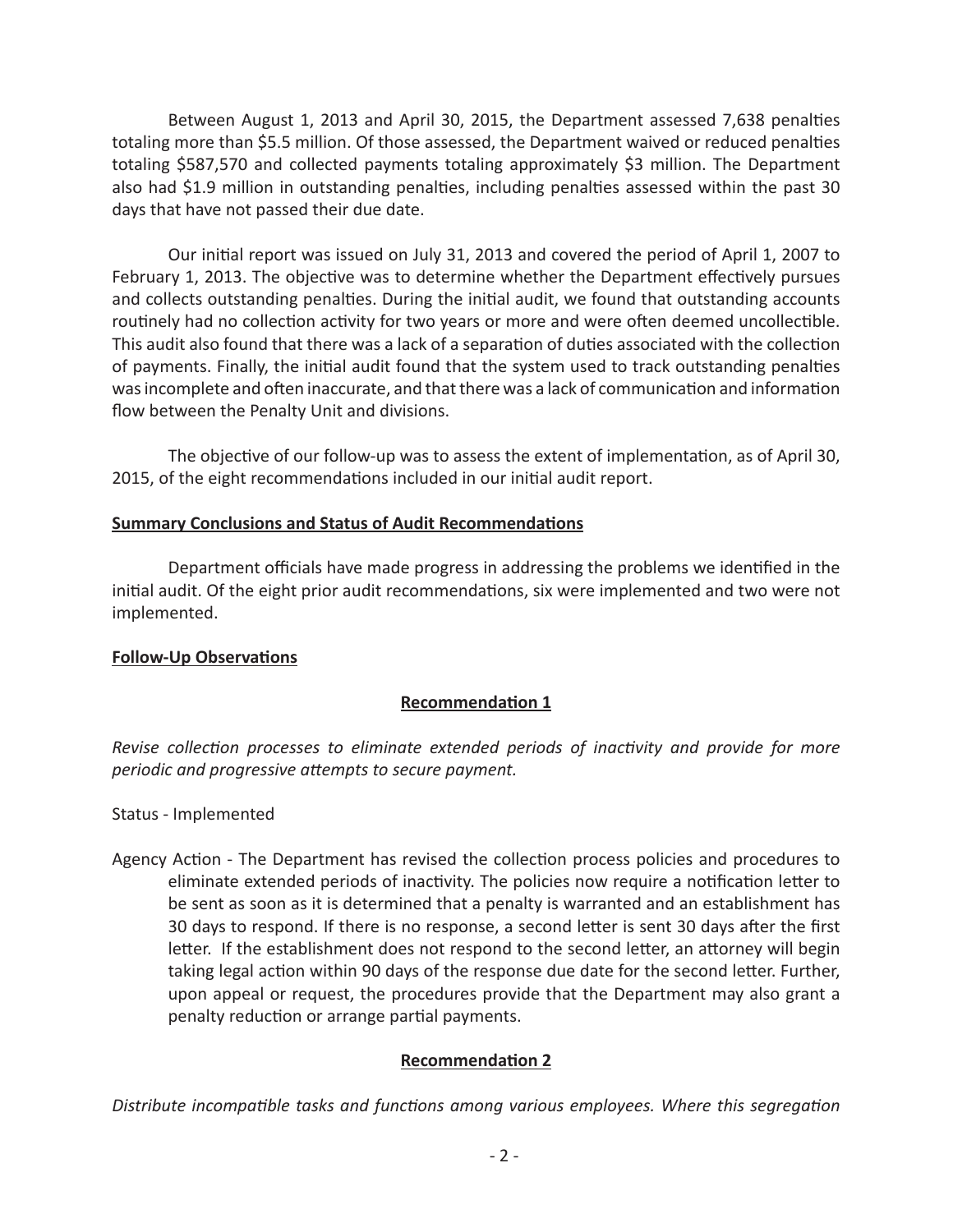*is not possible, increase management oversight to reduce the risk that errors, omissions, or irregularities could occur and not be detected.*

Status - Implemented

Agency Action - The Department has incorporated the Division of Fiscal Management into the process of penalty collection, and the Penalty Unit now consists of four employees with segregated and documented responsibilities. The duties have been separated so that different people are responsible for creating and mailing penalty letters and judgment letters and for data entry of payments.

### **Recommendation 3**

*Develop performance measurement tools, such as periodic reports and analytics, to enhance management oversight and monitoring of penalty and collection activities.*

#### Status - Implemented

Agency Action - The Penalty Unit now has the ability to generate monthly, quarterly, and yearly reports on the number of penalties, total dollar amounts of penalty payments collected, number of penalties issued for complaints, and the number of penalties issued for which judgments are filed. The Penalty Unit is also working with the Office of Information Technology Services to develop a report that will show the number of days between events in the database, such as how long an establishment took to pay and whether full or partial payments have been made. These new reports are expected to be available for use in the near future.

# **Recommendation 4**

*Improve communications and information sharing between and among operating divisions, especially as it relates to penalty history.*

Status - Not Implemented

Agency Action - In its 90-day response to the original audit, the Department reported that its Deputy Counsel was working with each of the divisions to improve their communication with Counsel's Office and, where appropriate, among the divisions themselves. However, officials generally do not agree that improvements in inter-divisional cooperation are needed. As a result, the Department has not taken direct steps to improve communication and information sharing among the divisions, particularly as it relates to penalty histories. During our current review, Department officials stated that divisions still rarely inquire about penalties and there is still no easy way to determine which establishments are licensed by multiple divisions.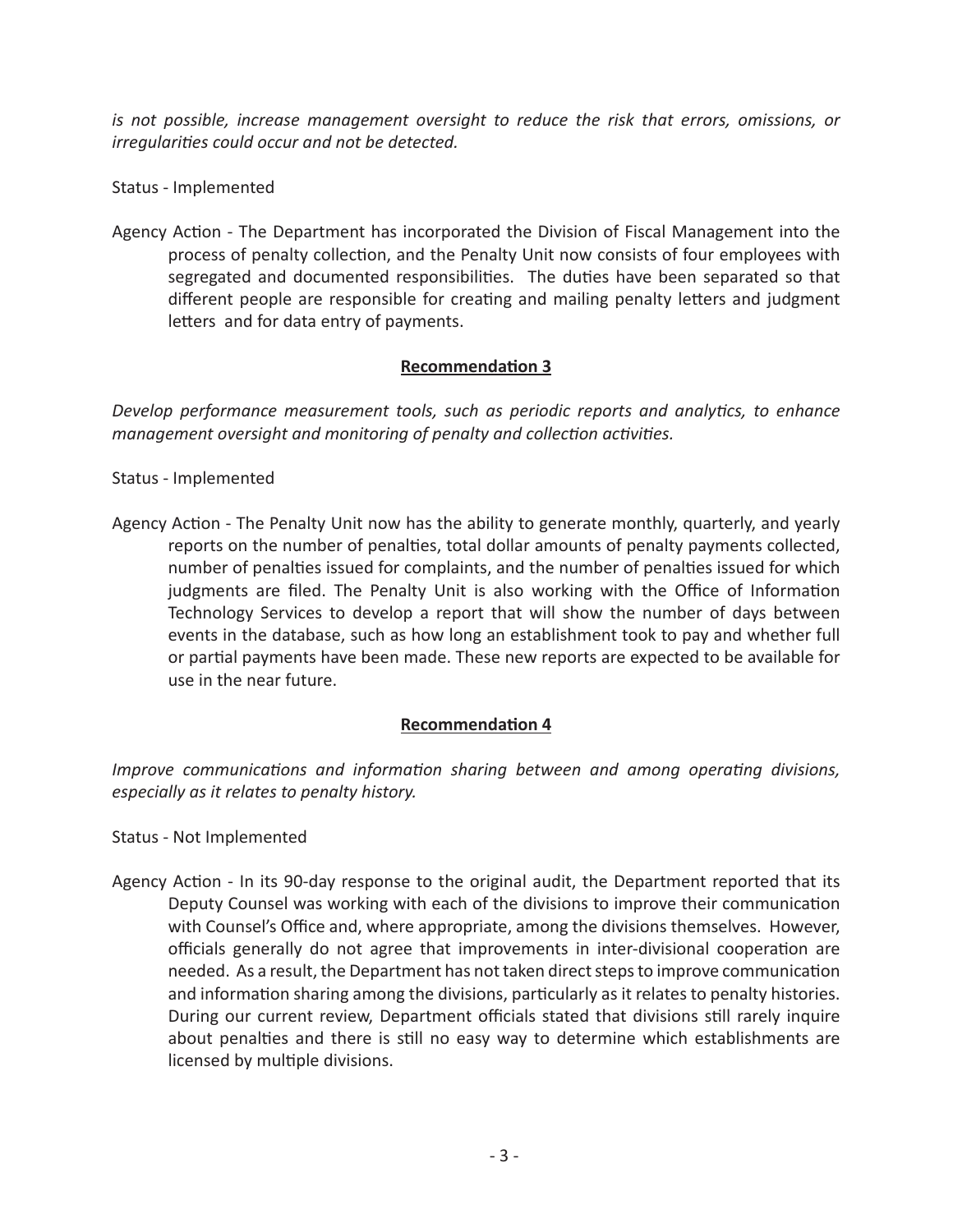# **Recommendation 5**

Take steps to withhold licensing or re-licensing of persons or entities with unpaid penalty *obligations.*

Status - Implemented

Agency Action - One division, Animal Industry, has the authority to withhold licenses from establishments that have outstanding penalties. The Department has proposed legislation that would allow all its divisions to withhold licenses; however, it has not been approved by the Legislature for the past two years. Department officials indicated they are currently working with the Attorney General's Office to examine options for administrative procedures that would allow the agency to deny the renewal of a license when an applicant owes money to the State.

### **Recommendation 6**

*Improve the accuracy and completeness of information in the penalty database to enable reliable reporting and thereby eliminate other redundant systems and manual processes.*

Status - Implemented

Agency Action - The Department has made improvements in the database and is now able to generate quarterly accounts receivable reports rather than calculating the figures manually. In addition, approximately a year ago, the Department began to record court costs and any prejudgment interest associated with penalties in the database.

# **Recommendation 7**

*Utilize the State-Wide Offset Program, as well as the planned statewide e-licensing system, as a means to collect outstanding debts.*

Status - Not Implemented

Agency Action - The Department is still not able to take advantage of the State-Wide Offset Program administered by the Department of Taxation and Finance due to system incompatibility. Department officials noted the project to address system compatibility is currently only in the test phase.

# **Recommendation 8**

*Update and formalize written procedures governing the assessment and collection of penalties.*

Status - Implemented